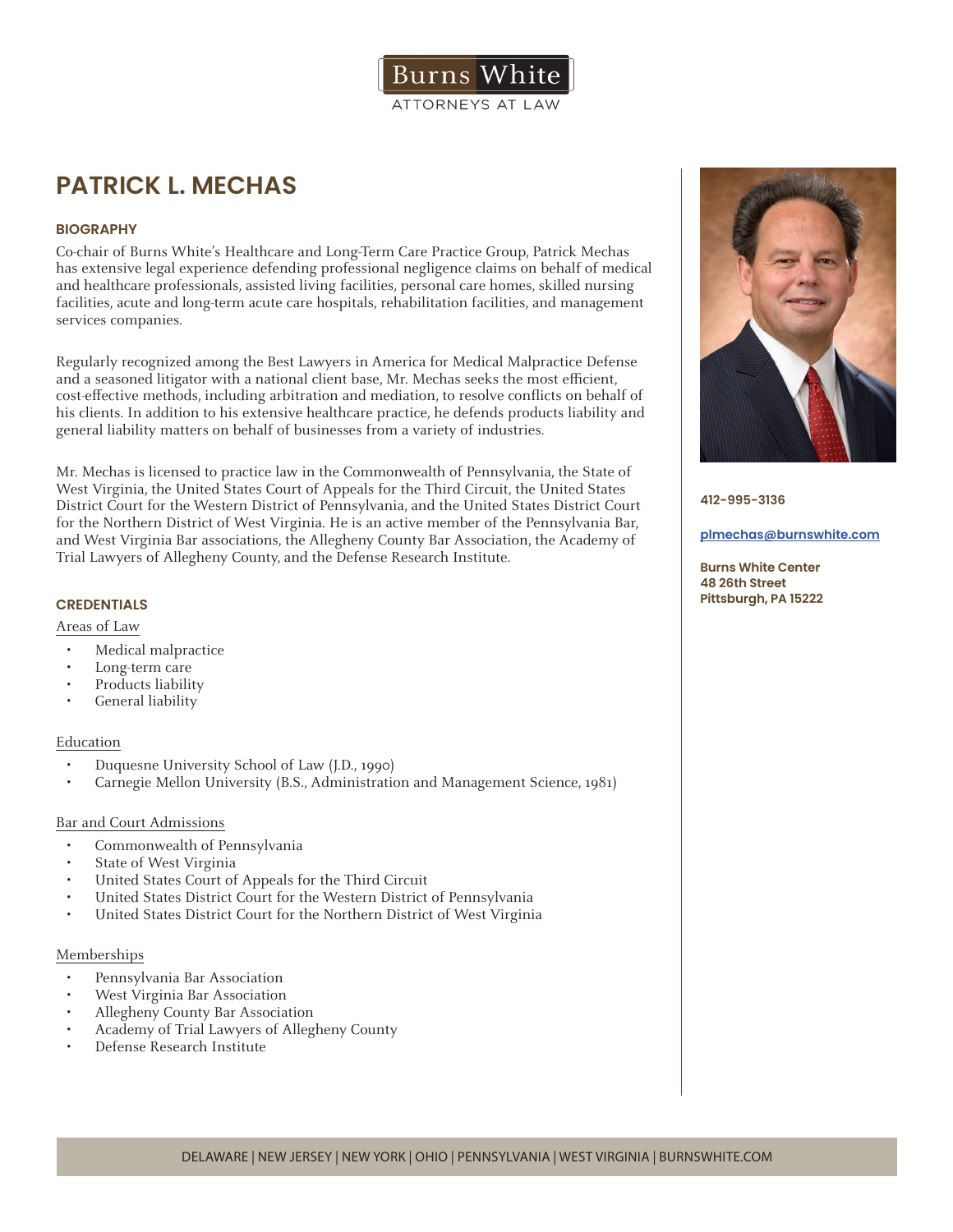

## **ACCOLADES & INVOLVEMENT**

#### Honors/Awards

- Fellow of the Academy of Trial Lawyers of Allegheny County
- AV® Preeminent™ 4.5 out of 5 peer rated in Martindale-Hubbell
- Regularly recognized by peers as one of the Best Lawyers in America® for Medical Malpractice Law-Defendants
- Selected by his peers for inclusion in Pennsylvania's Best Lawyers®

#### **PRESENTATIONS**

- "Managing Expectations / Mitigating Risks in a Long-Term Care Setting"
- "Litigation Risk Management / Nursing Documentation in the Rehabilitation Hospital Setting"
- "Facility Investigations / Skilled Nursing Home Environment"
- "Litigation Risk Management / Skilled Nursing Facilities"
- "The Nursing Home and Assisted Living Facility Litigation Climate"
- "What Jurors Think"

#### **PUBLICATIONS**

- "Returning Employees to Work after COVID-19 Shutdowns" Burns White Insights, May 2020
- "Creating a Safe and Healthy Workspace for Employees During and After COVID-19" Burns White Insights, May 2020

#### **REPRESENTATIVE MATTERS**

- Secured a defense verdict in a civil action initiated against a psychiatric nurse where Plaintiff alleged that the psychiatric nurse negligently failed to properly monitor Plaintiff's symptoms and her condition after the discontinuance and/or adjustment of medications that were necessary and required for treatment of her psychiatric disorder.
- Successfully defended the first Pennsylvania action brought by a nationally-renowned plaintiffs' firm against a skilled nursing facility alleging substandard care.
- Secured a favorable settlement on behalf of a skilled nursing facility after successfully securing a transfer of survival action claims to arbitration pursuant to a signed Arbitration Agreement and a stay of the wrongful death trial pending in Federal Court until completion of the arbitration.
- Secured a defense verdict in an action initiated against the designer and manufacturer of a dental prosthetic device which plaintiff claimed failed as a result of a defective design. **Patrick L. Mechas**

**412-995-3136**

**plmechas@burnswhite.com**

**Burns White Center 48 26th Street Pittsburgh, PA 15222**